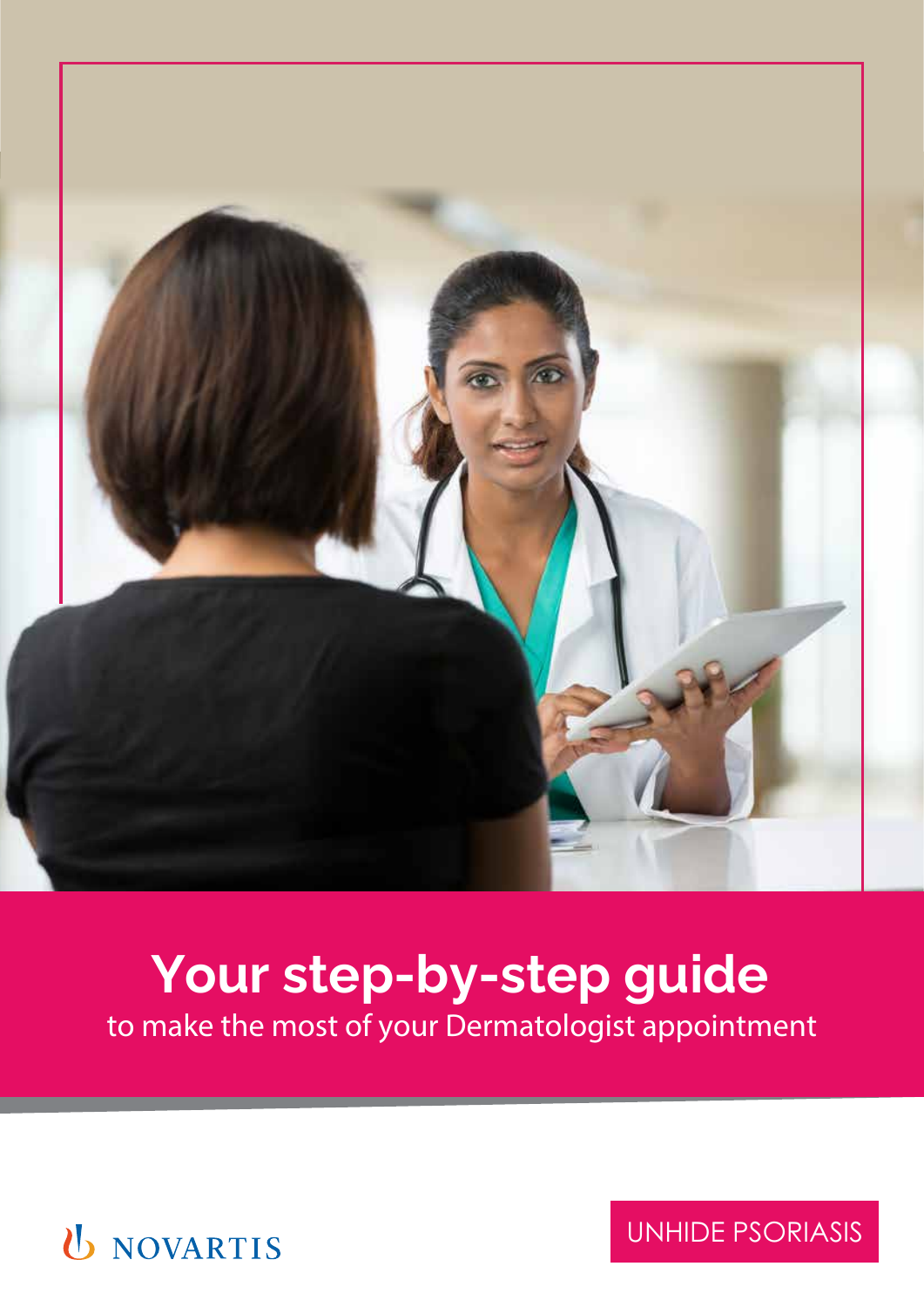Since your Dermatologist plays such an important part in managing your condition, it is vital to ensure that the crucial moments spent with him/her are fruitful. Most people arrive at their appointments without having given a thought as to what they would say or about what direction the conversation would flow. This leads to the feeling of dissatisfaction and will directly result in inability to manage the disease effectively.

If you want to make the most of the appointment with your Dermatologist, **all you need to do is follow these 3 simple steps:**





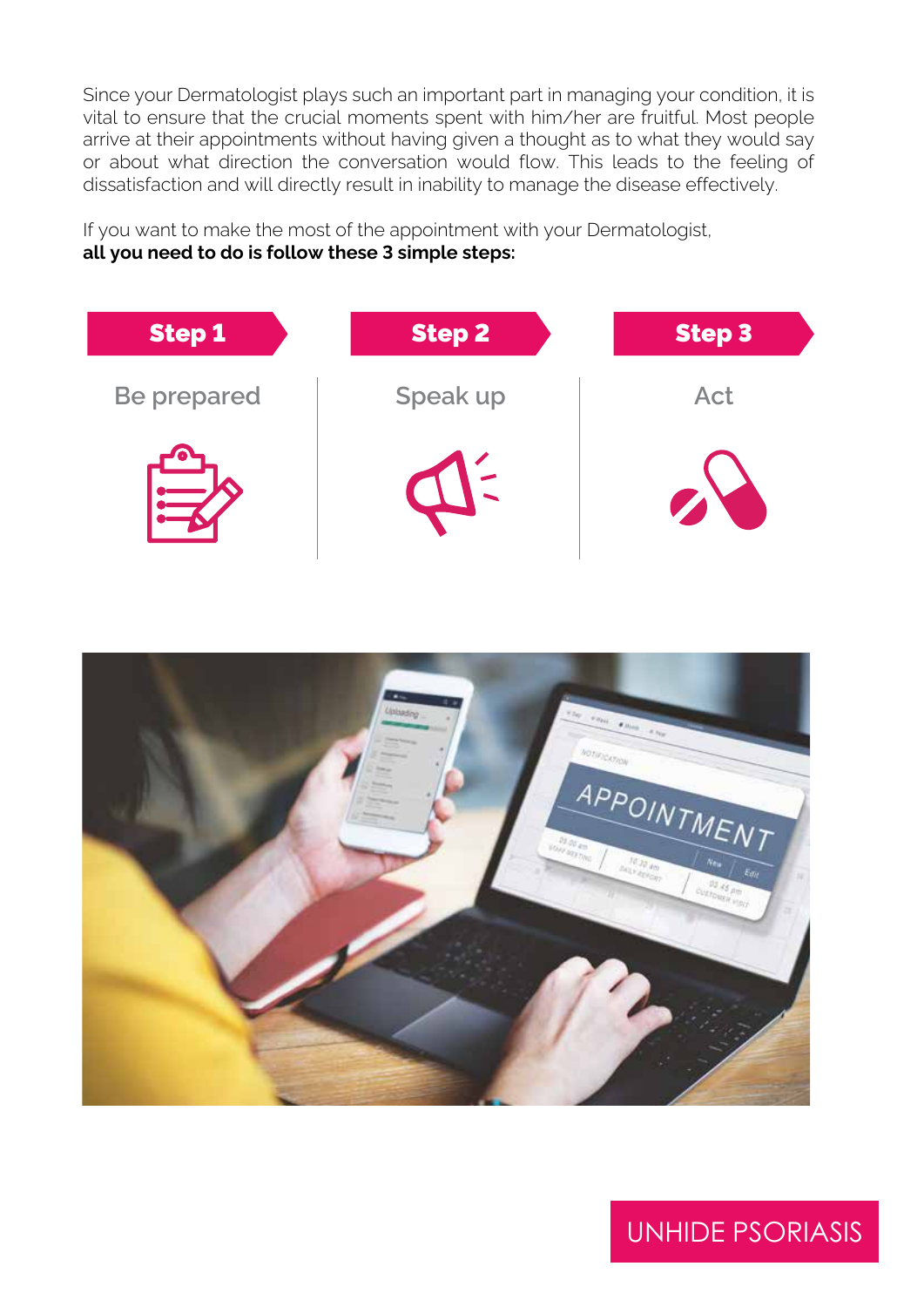## **Step 1 Be prepared**

#### **Before your appointment**

Just as you prepare for an exam, it is advisable that you put in a bit of preparation before your visit too (without the stress of having to appear for an exam, of course). **A few important pointers to help you analyse your condition and get started:**

#### **Read-up**

Taking the time to educate yourself about your condition is a highly rewarding process. Think of it as an investment that you are making to improve your health. Reading simple information from credible sources will suffice.

#### **Read-up about your condition, commonly experienced symptoms, various treatment options and lifestyle modifications that you may need to make.**

#### **Write down**

Making a note of important points that you read and those that relate to you will help your Dermatologist connect the dots, prescribe treatment options best suited to your needs.

You would also benefit if you write down how your disease is impacting your daily life. Remember to examine the impact of Psoriasis on all aspects of life like physical, emotional and social. You can do this easily by checking the impact that Psoriasis has on your life using the Dermatology Life Quality Index tool (DLQI).

#### **Keeping a track of your symptoms, flare-ups and their impact will help you monitor long term effectiveness of your treatment.**

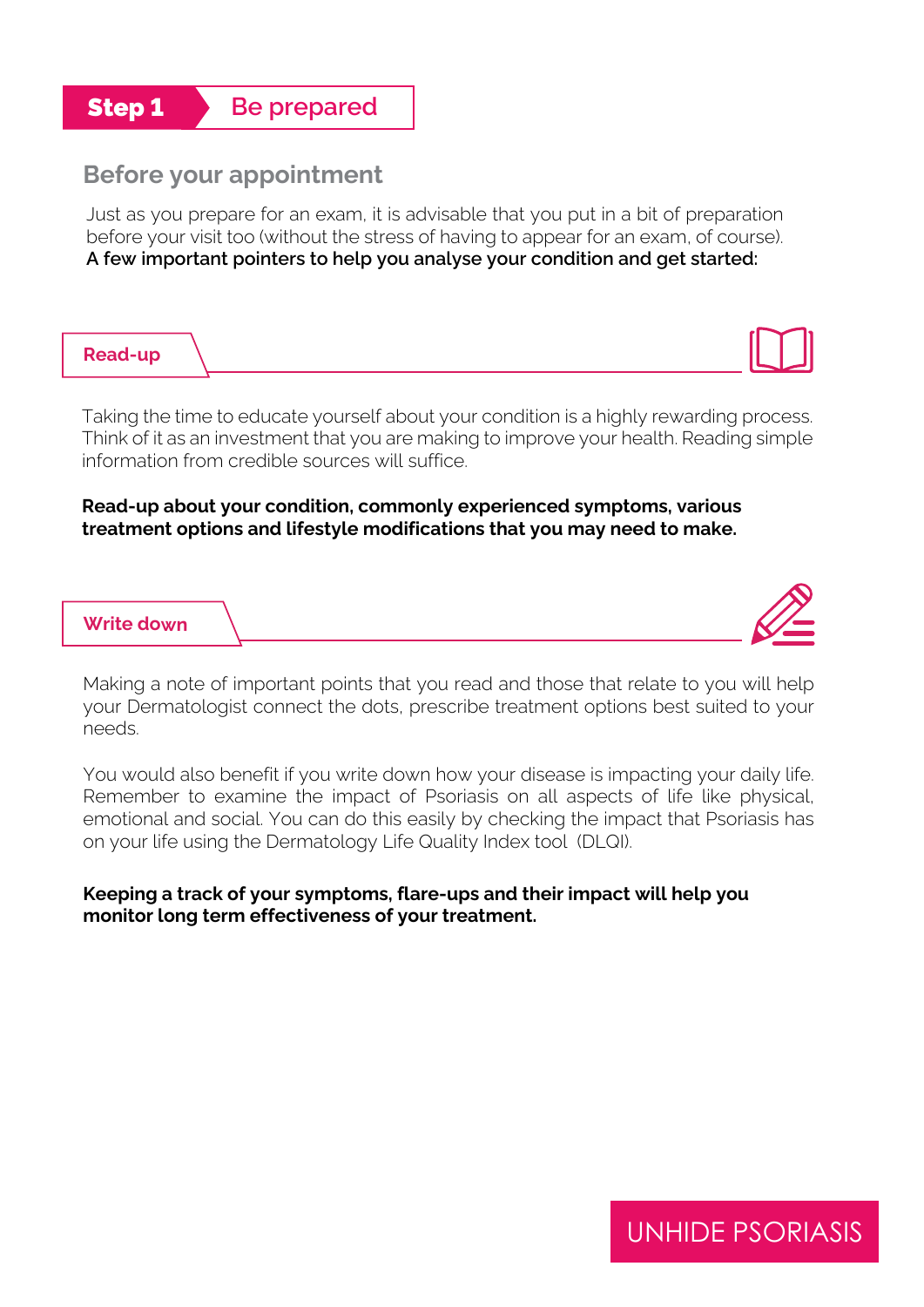#### **Plan ahead**



Just as any project that you undertake, your upcoming appointments also need planning. Here are a few things you need to plan for:

**Appointment goals:** Ask yourself if you want to discuss any particular symptom or treatment with your Dermatologist and plan your discussion around it

**Treatment goals:** Ask yourself what do you expect from your treatment (for example; clear skin)

**Remember, planning is a process that requires both knowledge and practicality. Discuss your plans with your Dermatologist for best outcomes.**

#### **Expect questions**

It is important for you to remember that no one knows you better than yourself. Be open to answering the questions posed by your Dermatologist. Remember, he/she has your interest at heart.

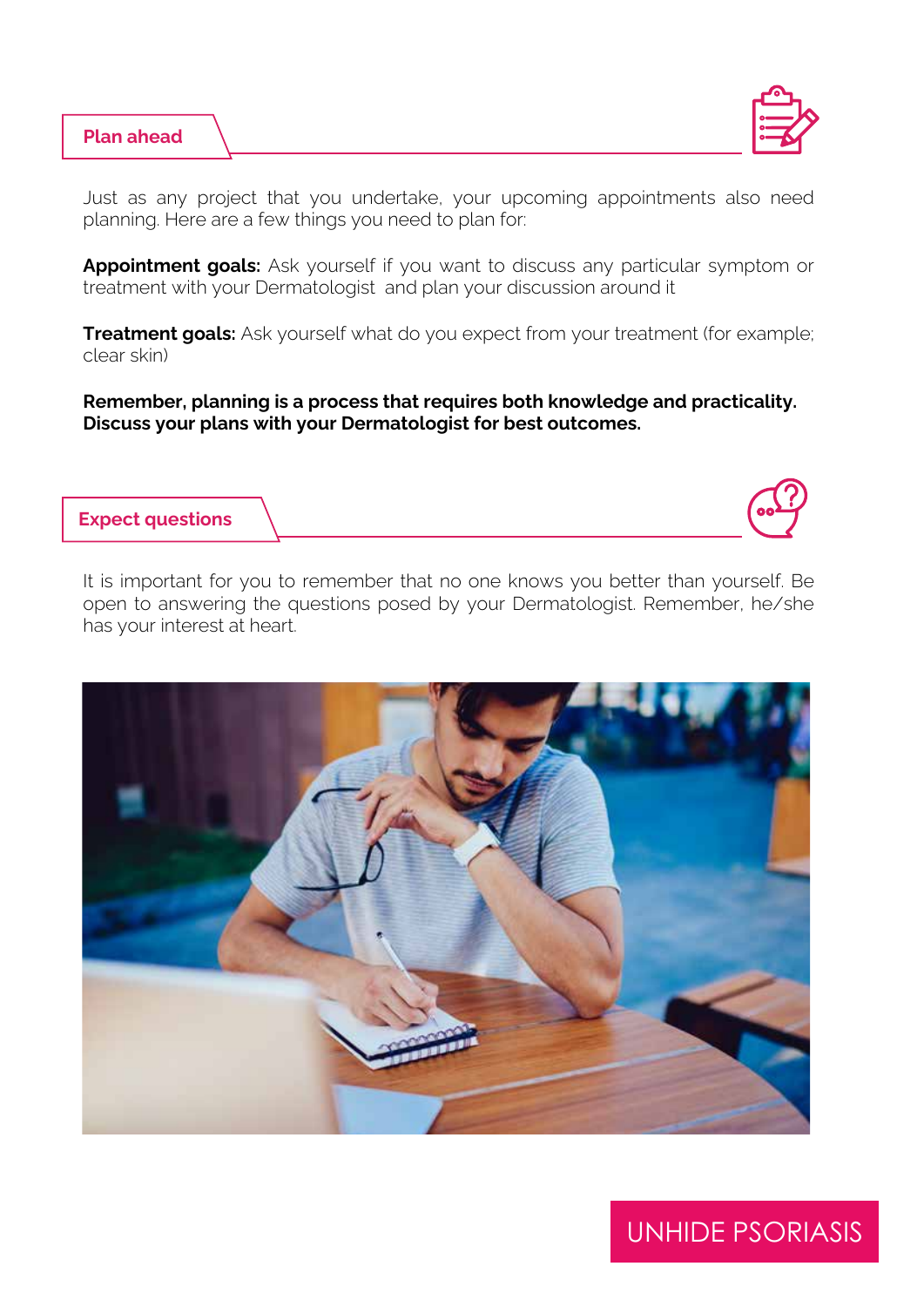#### **Here are some questions to ponder over before your appointment**

- 1. How severe is my Psoriasis? Where is it located?
- 2. What type of Psoriasis do I have?
- 3. Do I know what are my Psoriasis triggers?
- 4. What medications am I currently taking for Psoriasis?
- 5. Do I have any other diseases or illnesses? Am I taking any medications for these?
- 6. Do I suffer from joint pains?
- 7. Am I planning to start a family? Will my condition and treatment impact my chances of conception?

**Spend some time thinking about these questions. The answers to these will provide you with an inherent knowledge of your unique Psoriasis and will help you Unhide!**

#### **Handy hints**

**Things you need to carry with you for the appointment**

- Your current medical file.
- Current list of medications.
- List of products used for skin care routines.
- A copy of your symptom tracker and Dermatology Life Quality Index score duly filled.
- Your notes.

**It is important that you arrive a little before your fixed appointment time to help you recall your thoughts and be prepared for a conversation with your Dermatologist.**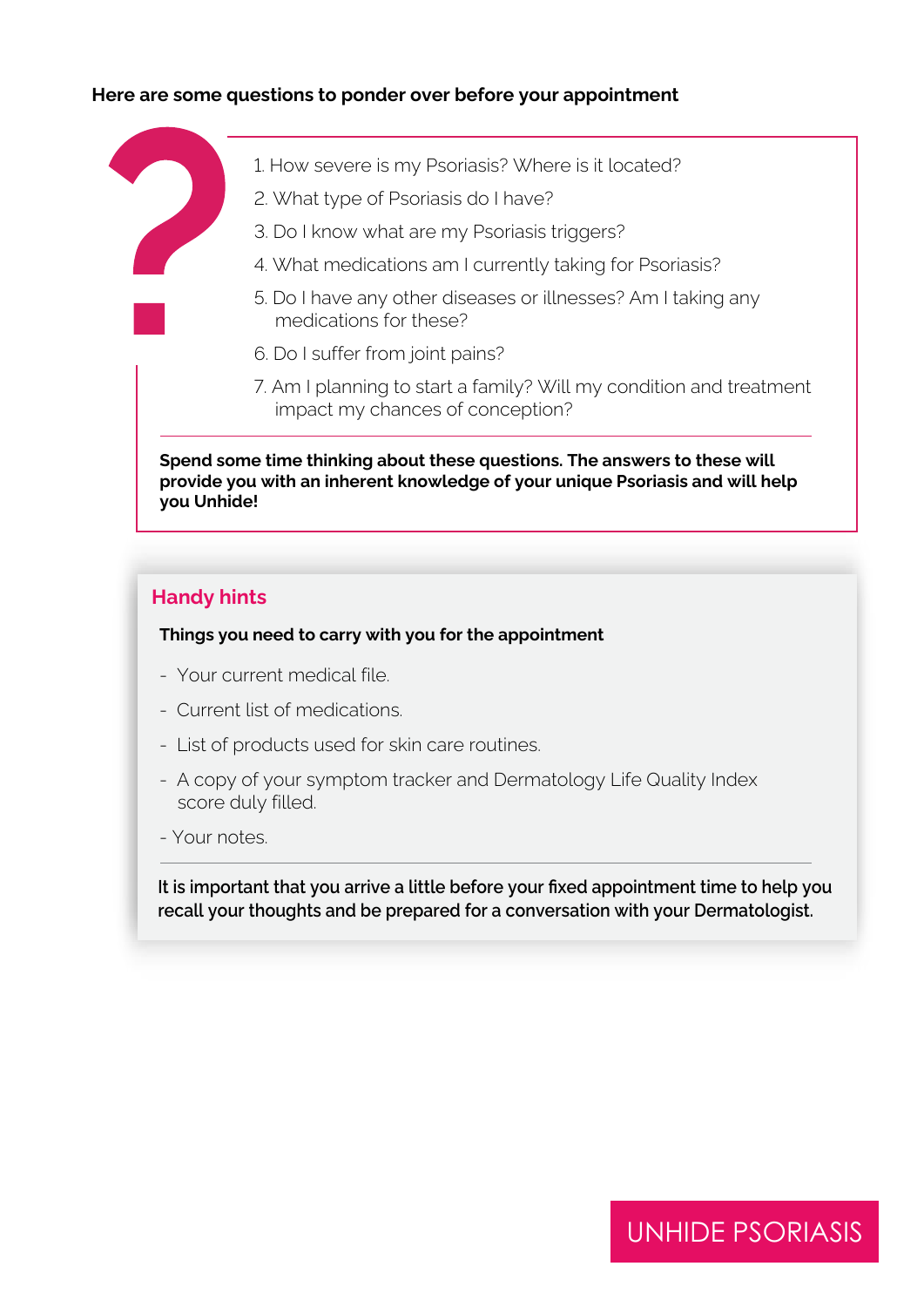

#### **During your appointment**

Your appointment is the best time to build up a partnership with your Dermatologist. Here are a few tips to help you 'speak up':

#### **Breathe before you begin**

It is understandable if you feel a twinge of nervousness before you begin. A deep breath can help you feel more in control and confident of yourself.

**Be precise**

A healthy two-way communication happens when you have a well-thought of structure to your conversation. Writing down your thoughts, goals and questions will help. Prioritising your questions is a good idea.

Answering questions precisely is also important to enable your Dermatologist to determine how your treatment is working for you and how to plan your future treatment. Accurate answers will help save time and allow you to make the best of the limited time.

## **Write down**

Noting down answers to your questions will help you apply the information you've received to manage your condition better.



If you have spent time reading up about various treatment options, you can be an active participant in the treatment-related decision-making process. Knowledge about treatment will enable you to ask precise questions and get precise answers in turn. Remember, it is good to discuss your treatment goals and choices with your Dermatologist. **An informed choice is always the best choice.**





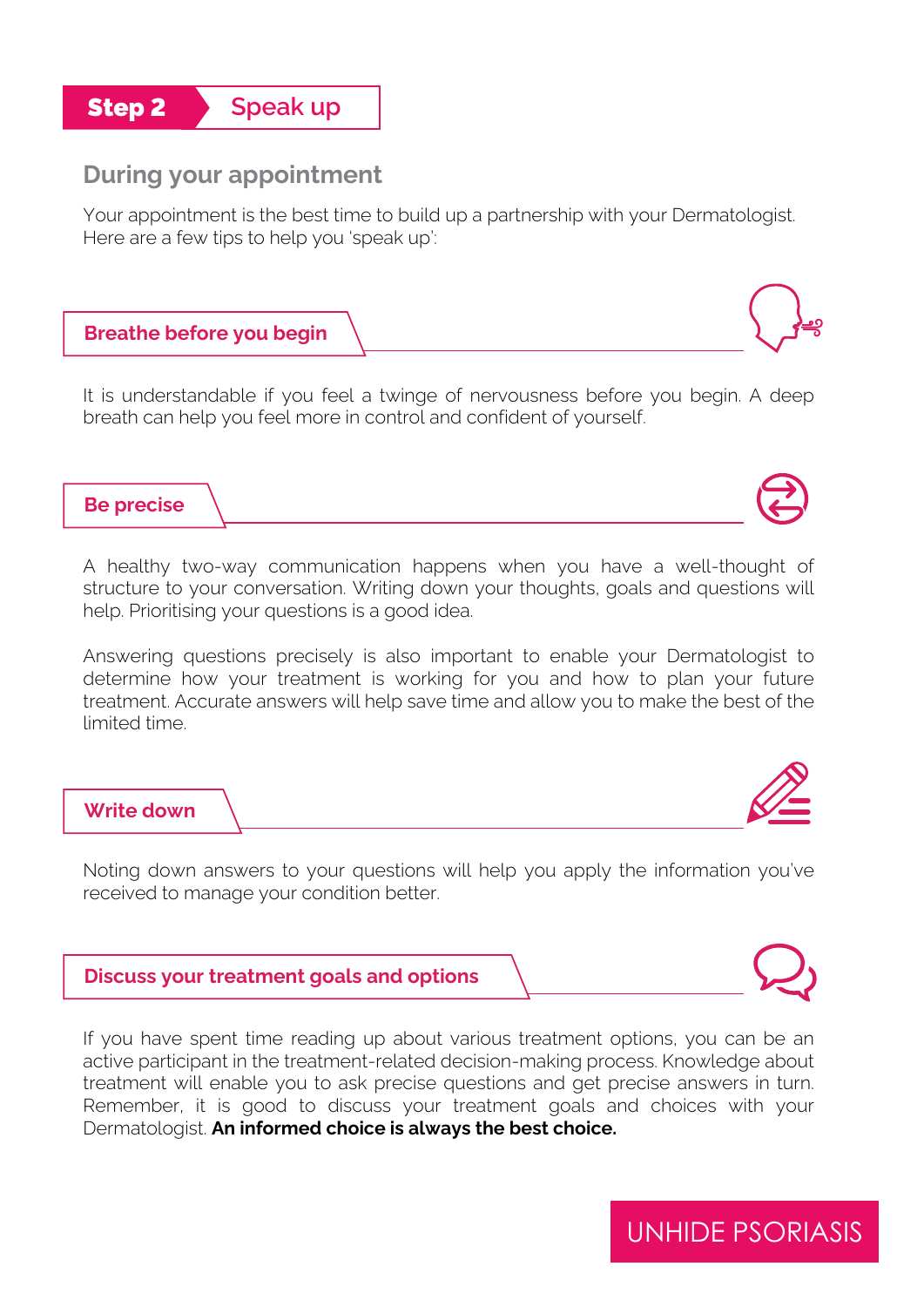#### **Here are a few questions about treatment options to guide your conversation:**



#### **Be frank**

It is important that you have an honest conversation with your Dermatologist about all aspects of your condition, symptoms, treatment and its impact on your life. Remember, both you and your Dermatologist have to work together if you want to manage your condition better.

**Do not be afraid to ask or answer questions and clear doubts. Remember, managing your condition is a two-way street. Your Dermatologist can only treat what is revealed to him/her.** 

#### **Handy hints**

**Before you leave, check with your Dermatologist about**

- Tentative date of your next visit
- Treatment prescription
- Prescription for routine tests

Although your visit would be limited to approximately 15 to 20 minutes, it is important that you come away feeling confident that together you and your Dermatologist are doing the best that can be done to handle your condition well.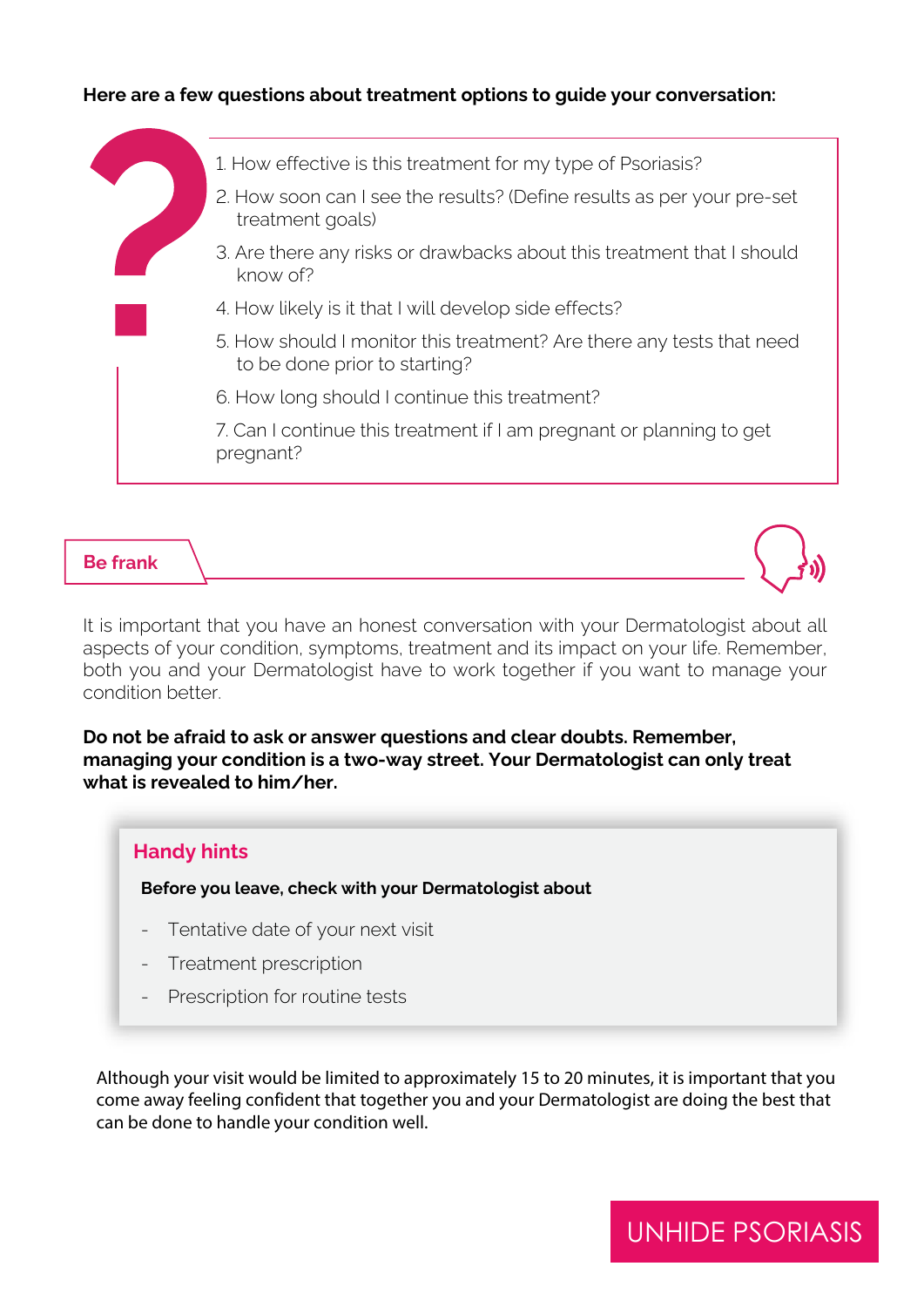

#### **After your appointment**

Although your appointment with your Dermatologist is done (until the next visit), your journey with Psoriasis is ongoing. The next step after planning and meeting your Dermatologist is 'to act'.

#### **To elaborate, 'Act' means:**

- Acknowledging your feelings about the appointment
- Working to adhere to the prescriptions:
	- Ensure that you are taking the treatment prescribed at the recommended intervals
	- Modifying your lifestyle to manage your condition better
- Continued tracking and monitoring of symptoms to ascertain if your treatment is working for you
- Continued reading up about your condition
- Taking help and support from family and friends to manage your condition better
- Making notes about questions you would want to ask your Dermatologist at your next visit

#### **Handy hints**

#### **Points to remember between two appointments**

- Connect with your Dermatologist if you feel your symptoms are worsening or you experience flare-ups. Most Dermatologist will be available for a short chat over a call.
- If you feel that your symptoms are not being resolved, make it a point to take an appointment so that your Dermatologist can examine you and prescribe or change therapy.
- Do not change, stop or delay your treatment without first consulting your Dermatologist.

### UNHIDE PSORIASIS